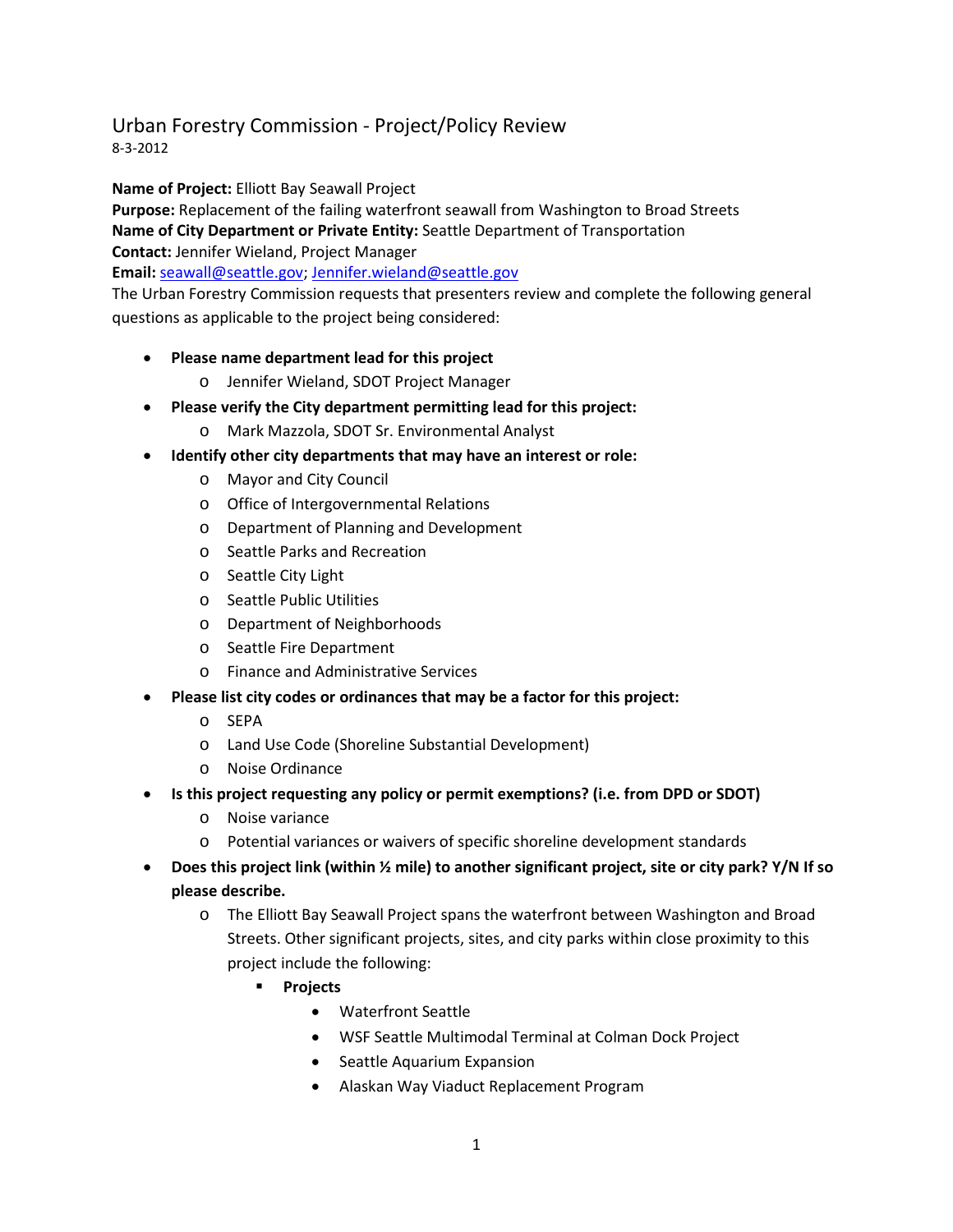- **Filtes and City Parks** 
	- Washington Street Boat Landing
	- Pioneer Square
	- Colman Dock
	- Central Piers (Ivar's, Argosy, Pier 57)
	- Waterfront Park
	- Seattle Aquarium
	- Bell Street Harbor/Bell Harbor International Conference Center/Pier 66
	- Edgewater Hotel
	- Port of Seattle/Victoria Clipper
- **Does this project involve the use of any public funds (city, county, state or federal)? Y/N Please provide source and amount.**
	- o Yes; \$30M from King County Flood Control District, \$30M from City of Seattle General Fund (\$60M total)
	- o Pending: City Council will place a \$290M bond measure on the November 6, 2012, ballot that would fund the construction of Phase 1 of the seawall (Washington to Virginia Streets).
	- o Future: Federal funding will be sought for Phase 2 (Virginia to Broad Streets) via a partnership with the U.S. Army Corps of Engineers.
- **How does this project tie into the goals of the urban forest management plan? What are the specific goals for this project?**
	- o The goal of Urban Forest Management Plan is to support an urban forest that is a thriving and sustainable mix of tree and understory species and ages and creates a contiguous and healthy ecosystem that is valued and cared for by the City and all of its residents as an essential environmental, economic, and community asset.
	- o The Elliott Bay Seawall Project includes enhancements to upland riparian vegetation along the seawall in an effort to benefit the nearshore marine habitat.
	- o Construction of the seawall will require removal of existing urban trees. SDOT will work within the Urban Forest Management Plan to replace trees, as possible, in coordination with future waterfront projects.
- **Are there impacts to existing trees or vegetation? Y/N Please describe: (include positive or negative impacts including maintenance)**
	- o Fifty-six trees would be removed on the west side of Alaskan Way and 160 on the east side for the Central Seawall. For the North Seawall, eight trees would be removed on the west side and 127 on the east side. Most of these plants, however, are ornamental and provide little natural habitat or support few native species.
- **Does this project involve invasive removal (trees or vegetation)? Y/N If so please describe:**
	- o No
- **Does this project involve re-vegetation with native species? Y/N If so please describe extent:**
	- o Yes. Native riparian vegetation will be planted in a new habitat area south of Colman Dock and at various other locations along the seawall.